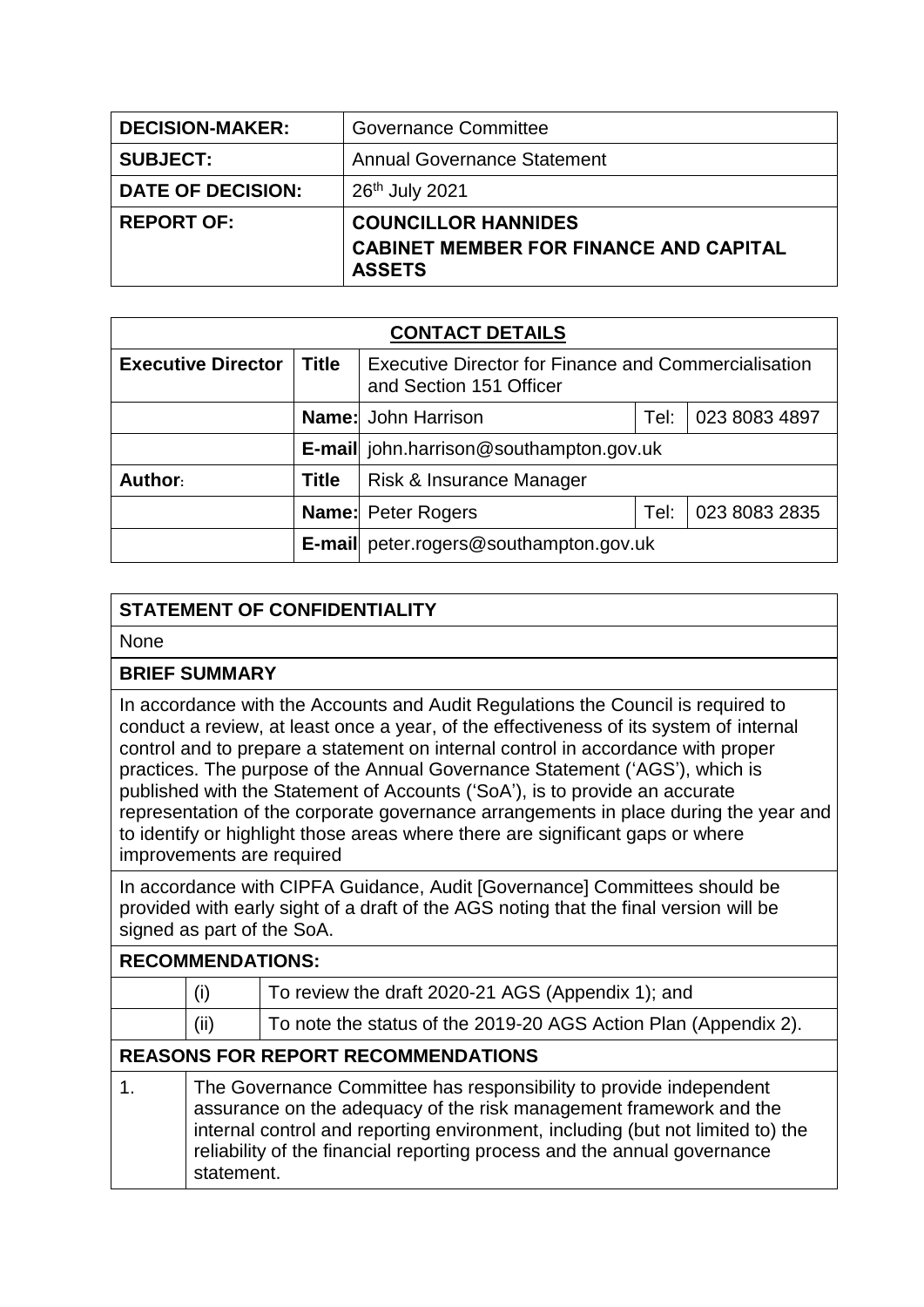| 2.  | In terms of good governance, it is also appropriate for the Committee to be<br>provided with information and assurance regarding the status of the actions<br>identified on the previous year's AGS                                                                                                                                                                                                                                                                                                                                                   |
|-----|-------------------------------------------------------------------------------------------------------------------------------------------------------------------------------------------------------------------------------------------------------------------------------------------------------------------------------------------------------------------------------------------------------------------------------------------------------------------------------------------------------------------------------------------------------|
|     | ALTERNATIVE OPTIONS CONSIDERED AND REJECTED                                                                                                                                                                                                                                                                                                                                                                                                                                                                                                           |
| 3.  | No alternative options have been considered. The development and<br>publication of an AGS is a requirement under the Accounts and Audit<br>Regulations.                                                                                                                                                                                                                                                                                                                                                                                               |
|     | <b>DETAIL (Including consultation carried out)</b>                                                                                                                                                                                                                                                                                                                                                                                                                                                                                                    |
| 4.  | Regulation 6 (1) of the Accounts and Audit (England) Regulations 2015<br>requires that the relevant body must conduct a review at least once a year of<br>the effectiveness of its system of internal control and to prepare a statement<br>on internal control in accordance with proper practices.                                                                                                                                                                                                                                                  |
| 5.  | The purpose of the AGS, which is published with the SoA, is to provide an<br>accurate representation of the corporate governance arrangements in place<br>during the year and to identify or highlight those areas where there are<br>significant gaps or where improvements are required.                                                                                                                                                                                                                                                            |
| 6.  | The AGS is produced following a review of the Council's governance<br>arrangements. The review requires the systems and processes that comprise<br>the Council's corporate governance arrangements to be brought together and<br>reviewed.                                                                                                                                                                                                                                                                                                            |
| 7.  | The key elements of this assurance gathering process comprise completion of<br>an 'Assurance Framework' document together with 'AGS - Self Assessment<br>Statements'. Both the documents cover the key processes and systems that<br>comprise the Council's governance arrangements noting that the latter are<br>completed by Heads of Service and signed off by the respective Executive<br>Director.                                                                                                                                               |
| 8.  | The draft AGS has been developed by the council's 'Controls Assurance<br>Management Group' which comprises the Section 151 Officer, Chair of the<br>Governance Committee (at the time), Monitoring Officer, Executive Director<br>Business Operations and the Chief Internal Auditor. This Group reflects<br>CIPFA/Solace guidance whereby "authorities should nominate an individual or<br>group with appropriate knowledge, expertise and levels of seniority to<br>evaluate the assurances and supporting evidence provided and draft the<br>AGS". |
| 9.  | The format of the AGS is aligned with CIPFA/SOLACE guidance and is<br>largely unchanged from the previous year which reflects that it is aligned with<br>good practice and noting that the external auditors review the AGS for<br>completeness of disclosures, consistency with other information from their<br>work and whether it complies with relevant guidance. They did not identify any<br>areas of concern and this was reflected in their 'Annual Audit Results Report<br>for the year ended 31 March 2020'.                                |
| 10. | It is a requirement that the AGS is current at the time of publication noting that<br>for this year final approval of the Statement of Accounts is moved to 30th<br>September 2021. The section in the draft AGS regarding the 'Impact of the<br>Covd-19 Pandemic on Governance' will therefore need to be drafted later in<br>the year in order to reflect the position at the time. The wording on the current                                                                                                                                      |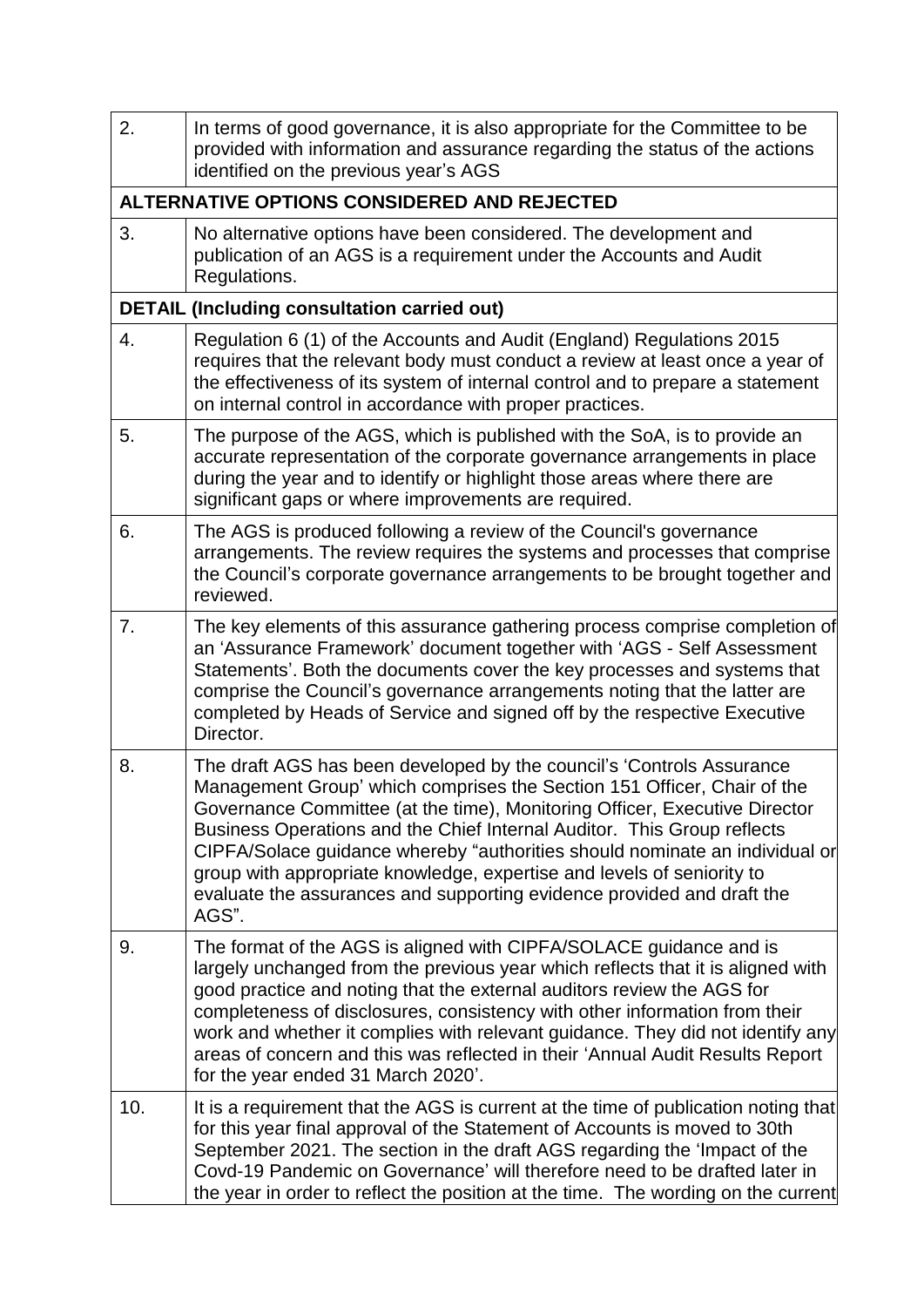|                                     | version of the draft AGS reflects this and refers to the issues that will need to<br>be considered.                                                                                                                                                                                                                                                                                                                                                           |  |  |
|-------------------------------------|---------------------------------------------------------------------------------------------------------------------------------------------------------------------------------------------------------------------------------------------------------------------------------------------------------------------------------------------------------------------------------------------------------------------------------------------------------------|--|--|
| 11.                                 | The draft AGS was presented and reviewed by the Executive Management<br>Board on 14th April 2021.                                                                                                                                                                                                                                                                                                                                                             |  |  |
| 12.                                 | The final draft AGS will be presented to the Governance Committee for<br>approval at the meeting on 27th September 2021. The AGS will then be<br>required to be signed by both the Leader of the Council and the Chief<br>Executive.                                                                                                                                                                                                                          |  |  |
|                                     | <b>RESOURCE IMPLICATIONS</b>                                                                                                                                                                                                                                                                                                                                                                                                                                  |  |  |
|                                     | <b>Capital/Revenue</b>                                                                                                                                                                                                                                                                                                                                                                                                                                        |  |  |
| 13.                                 | None                                                                                                                                                                                                                                                                                                                                                                                                                                                          |  |  |
| <b>Property/Other</b>               |                                                                                                                                                                                                                                                                                                                                                                                                                                                               |  |  |
| 14.                                 | None                                                                                                                                                                                                                                                                                                                                                                                                                                                          |  |  |
|                                     | <b>LEGAL IMPLICATIONS</b>                                                                                                                                                                                                                                                                                                                                                                                                                                     |  |  |
|                                     | Statutory power to undertake proposals in the report:                                                                                                                                                                                                                                                                                                                                                                                                         |  |  |
| 15.                                 | The Accounts and Audit (England) Regulations 2015, as amended by the<br>Accounts and Audit (Coronavirus) (Amendment) Regulations 2020 require<br>that the Council must each financial year conduct a review of the<br>effectiveness of the system of internal control and prepare an AGS for<br>approval by a committee or members of the authority. The AGS must be<br>approved in advance of the relevant authority approving the statement of<br>accounts. |  |  |
|                                     | <b>Other Legal Implications:</b>                                                                                                                                                                                                                                                                                                                                                                                                                              |  |  |
| 16.                                 | None                                                                                                                                                                                                                                                                                                                                                                                                                                                          |  |  |
| <b>RISK MANAGEMENT IMPLICATIONS</b> |                                                                                                                                                                                                                                                                                                                                                                                                                                                               |  |  |
| 17.                                 | Failure to develop and publish an AGS would be non-compliance with the<br><b>Accounts and Audit Regulations.</b>                                                                                                                                                                                                                                                                                                                                              |  |  |
|                                     | <b>POLICY FRAMEWORK IMPLICATIONS</b>                                                                                                                                                                                                                                                                                                                                                                                                                          |  |  |
| 18.                                 | <b>None</b>                                                                                                                                                                                                                                                                                                                                                                                                                                                   |  |  |
|                                     |                                                                                                                                                                                                                                                                                                                                                                                                                                                               |  |  |

|                                    | <b>KEY DECISION?</b>                              | <b>No</b> |                |  |
|------------------------------------|---------------------------------------------------|-----------|----------------|--|
| <b>WARDS/COMMUNITIES AFFECTED:</b> |                                                   |           | Not applicable |  |
| SUPPORTING DOCUMENTATION           |                                                   |           |                |  |
|                                    |                                                   |           |                |  |
| <b>Appendices</b>                  |                                                   |           |                |  |
|                                    | <b>Draft Annual Governance Statement 2020-21</b>  |           |                |  |
| 2.                                 | 2019-20 Annual Governance Statement - Action Plan |           |                |  |
| <b>Documents In Members' Rooms</b> |                                                   |           |                |  |

|                                   | n/a |  |  |  |
|-----------------------------------|-----|--|--|--|
| <b>Equality Impact Assessment</b> |     |  |  |  |